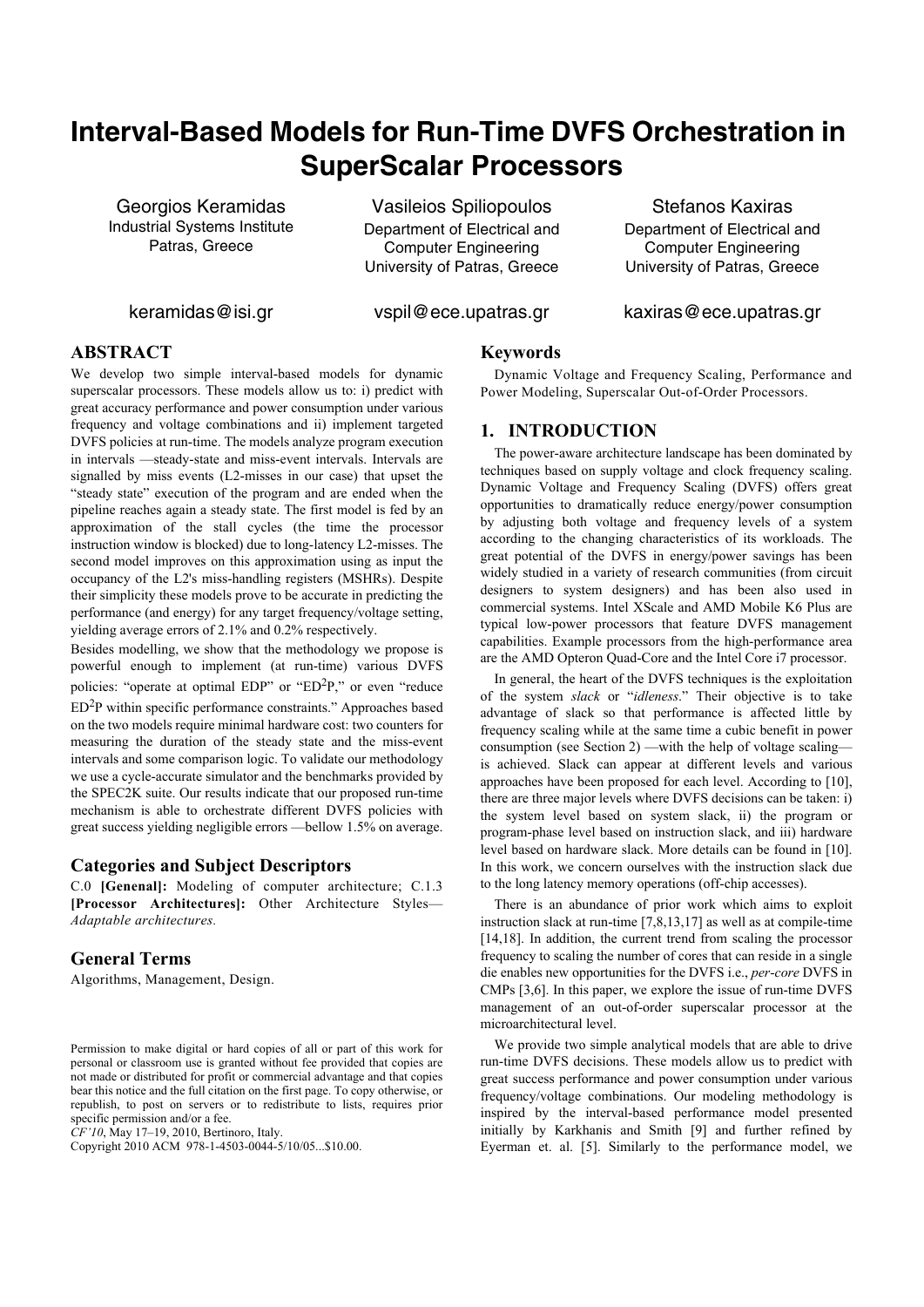examine power consumption in dynamically scheduled superscalar processors by dividing their execution in intervals. Intervals are marked by miss-events that upset the "steady state" execution of the program. A *miss-interval* starts with a miss-event (off-chip load accesses in our case), and lasts until the pipeline reaches again a steady state (a period related to the memory latency). Periods between miss-intervals are steady–state intervals. *The realization that drives this work is that core frequency scaling in these models is nothing more than changing the memory latency in cycles.*

The first model, called *stall-based model*, relies on the number of cycles during which the processor's instruction window is blocked due to a long latency miss i.e., when the head of the reorder buffer (ROB) is occupied by a performance-critical L2 load miss. The second model, called *miss-based model*, is a refinement of the first model and uses as input the occupancy of the L2's MSHRs (a common structure used in all modern processors). *Both models require minimal input and allow us to accurately predict processor performance and energy consumption under any target DVFS setting (V/f points) relative to the situation where measurements are taken. This, in turn, allows us to derive directly (using calculations) the V/f points to optimize, for example, EDP or ED2P without having to go through a stepby-step search pattern of such points.*

The miss-based model is considerably more accurate than the stall-based model. This is because the stall-based model assumes that the stall time due to a long-latency miss is equivalent to the memory latency (measure in cycles). Although this is a good approximation, it is a source of error too. This is because, *the stallbased model disregards the time the processor continues to issue useful instructions after an L2-miss.* This time is not subject to frequency scaling or it does not depend on the latency of the main memory (Section 4). Recall that our conceptual view of the core frequency scaling is just a change in the memory latency measured in cycles. The miss-based model addresses this weakness. *The miss-based model divides the miss-interval (the time upon the face of a new L2-miss till the program reaches again the steady state) into two distinct regions (Section 4).* Of course the addition of the two regions equals the memory latency. The first region includes the amount of time (in cycles) it takes to fill the entire ROB (called ROB-fill) which is not vulnerable to clock frequency scaling, *aka inelastic to frequency scaling*. The second region accounts for the time the processor is stalled due to the L2-miss (no instructions are issued). This time is susceptible to clock frequency, *aka fully elastic to frequency scaling.* The end result is that the stall-based model produces performance estimates under various clock frequencies with an error of 2.1% (average), while the estimates of the miss-based model improve to less than 0.2% error (average).

In addition to modeling, we show that our methodology is powerful enough to enforce various DVFS policies at run-time. The models allow us to directly calculate the effects on performance and energy of any possible DVFS setting of interest. We show how we can derive at run-time such DVFS points for three different policies: "operate at optimal EDP," "operate at optimal  $ED<sup>2</sup>P$ ", and "minimize  $ED<sup>2</sup>P$  within specific performance constraints." Using detailed cycle-accurate simulations and all the benchmarks of the SPEC2K suite, we show that the proposed runtime mechanism is able to drive the above DVFS policies with great success and achieves that with minimal hardware cost: just two counters for measuring the duration of the steady state and the miss-event intervals and some comparison logic.



**Figure 1. Performance impact by scaling the frequency in a subset of the SPEC2K benchmarks.**

**Structure of the paper.** The remainder of this paper is organized as follows: Section 2 motivates this work and discusses related work. Section 3 describes the experimental framework used in this paper. In Section 4 we present and evaluate the two proposed models. Section 5 shows how the proposed models can be used to calculate optimal EDP and  $ED<sup>2</sup>P$  V/f points. Section 6 provides the evaluation of our run-time DVFS management mechanisms. Finally, Section 7 offers our conclusions.

# **2. BACKGROUND, MOTIVATION AND RELATED WORK**

Dynamic power is proportional to *f* x  $C_{load}$  x  $V^2$  where *f* is the system clock frequency,  $C_{load}$  is the effective capacity, and V is the supply voltage [10]. If the voltage is reduced by some factor, then the dynamic power will be reduced by the square of that factor. Scaling down the voltage, however, requires a commensurate reduction in clock frequency, since transistor speed is reduced. The benefit of this is that within a given system, scaling supply voltage down offers the potential of a cubic reduction in power dissipation. This cubic relation explains the effectiveness of DVFS techniques in power/energy savings. The downside is that it may also linearly degrade performance. In addition to dynamic power benefits, reducing voltage, reduces also static power [10].

The great opportunities for power/energy savings offered by DVFS were a key incentive for designers to devise techniques for DVFS optimizations. Various techniques have been proposed that can be applied either offline, with analysis performed by the compiler, or online. As we have already mentioned, the exploitation of the system slack is at the heart of every DVFS technique. In this work, we target the instruction slack caused by long latency memory operations (off-chip accesses) i.e., we explore the use of the "memory boundeness" of a program as the key metric that should drive the DVFS decisions. Figure 1, which serves as a proof-of-concept of our work, depicts the performance impact of scaling the frequency in seven benchmarks of the SPEC2K suite. As we see, different benchmarks exhibit different DVFS behavior. It can be easily proven that the culprit is the number of off-chip memory operations. For example *eon* experiences a proportional increase in its execution time which means that *eon* represents a compute-bound application. At the other end is *art*, which is one of the most memory intensive benchmarks of the SPEC2K suite and as a result its performance is hardly affected by scaling the frequency. The slope is almost flat. The rest of the benchmarks stand between those two extremes. The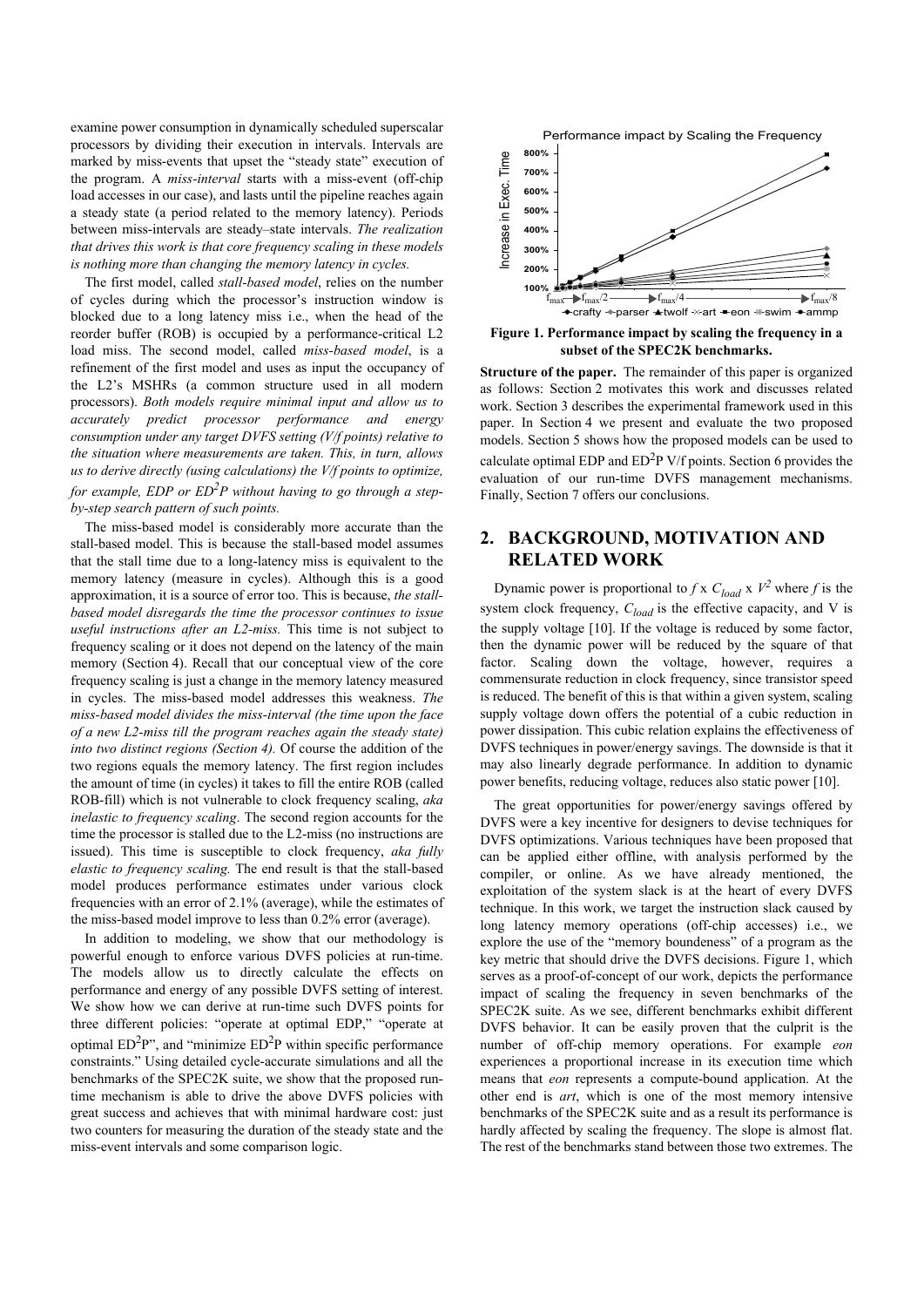results presented in Figure 1 reveal that DVFS should be carefully applied to programs, otherwise system performance may be seriously hurt. Isci et. al. [6] utilize this linear relationship between the frequency and corresponding increase in execution time in order to guard the power consumed in a multiprocessor system, but as the authors point out accurate results can only be taken if the frequency is scaled within 15% of its nominal operating point.

One of the first approaches for DVFS management was by Li et. al. [13]. The authors propose a heuristic mechanism, called VSV, for fine-grain DVFS management which employs an on-chip power network with two discrete supply voltages. Li et. al. employ two empirical FSMs —down and up FSM— to scale the frequency according to the amount of parallelism in the instruction stream (ILP). In the absence of ILP under an L2-miss, the voltage is scaled down and when the L2-miss is serviced the voltage is scaled up again. Although being a successful approach, Li et. al. take DVFS decisions based on heuristics and their proposal is not able to get benefit from the multiple available frequency settings that exist in modern contemporary microprocessors (e.g., 32 frequency steps in Transmeta Crusoe and 320 in the Intel XScale). In other words, Li et. al. provide a solution only for a single point of the design space.

Wu et. al. [17] propose an analytical model by studying heuristic methods using dynamic compilation techniques. Their goal is to dynamically insert DVFS adjustments at locations determined to be most fruitful. To decide on the optimization, the analytic model determines whether a frequently-executing program region is memory or CPU bound. The categorization is done based on the number of the existing memory operations in each program region. If the region is clearly memory bound, it is instrumented with DVFS instructions. If the code is CPU–bound, it is left alone since slowing it down could seriously degrade performance [17]. While this model is good enough to determine the "memory-boundeness" of a program phase, it cannot predict the resultant DVFS benefit and as a consequence fails to give accurate instruction on how much to DVFS. In addition, Wu et. al. do not account for the impact of Memory-Level-Parallelism (whether a miss is isolated or occurs in parallel with other misses) and therefore their proposal leads to over-estimation of the DVFS potential.

Analytical models for DVFS adjustments at compile-time have also been proposed by Xie et. al. [18] and by Maglis et. al. [14]. Xie et. al. produce an analytical model in order to explore the opportunities of compiler techniques, while Maglis et. al. use the compiler to insert reconfiguration instructions into applications using profile-driven binary rewriting, targeting mainly multiple clock-domain processors. However, compile-time techniques have limitations because they fail to capture the dynamic behavior of the applications, they require time and memory-consuming static analysis, and their results are usually input-dependent.

Techniques for online DVFS management include the work of Isci et. al. [7,8]. Since most general-purpose processors include a suite of user-readable hardware performance counters, it is possible to record event counts to build up a history of program behavior. In particular, Isci et. al. demonstrate how these event counts can be viewed as identifying "fingerprints" of the program's power behavior [8]. More recently, Isci et. al. elaborated on their technique by including a predictor that predicts future power behavior based on recently observed values [7].

Finally, while the large body of work on DVFS focused on minimizing the energy consumption, DVFS is also used for other

purposes. Srinivasan et. al. [15] utilize DVFS in order to improve the reliability of a uniprocessor system, while in [16] it is proposed to insert DVFS adjustments to mitigate the impact of process variation in CMPs. In [4,12], various techniques are proposed to avoid localized thermal problems in modern microprocessors.

## **3. EXPERIMENTAL FRAMEWORK**

**Simulator and Benchmarks.** The experiments are performed using a detailed, cycle-accurate simulator of superscalar processor. The execution core is a 4-way out-of-order processor. We simulate a 32K, 64 byte block, 4-way, dual-ported, 1-cycle latency, L1 data cache and a 256K, 8-way, 10-cycle, unified, on-chip L2 cache. The main memory has 200 cycles latency. The baseline configuration also includes a 64-entry ROB with a 32-entry instruction queue smaller and larger instruction windows have also been explored and they show similar results. In this work, our intention is to assess the DVFS behavior of the applications based on their offchip data accesses, hence we use a relatively large instruction L1 to preclude instruction misses from polluting the L2. Energy estimates are based on the power models of Wattch [2].

The benchmark suite for this study consists of all the SPEC2K benchmarks. All benchmarks are run with their reference inputs. For each program, we skip the first 1B committed instructions. Finally, for the results in Section 4 (model validation), we simulate 200M committed instructions (to limit the simulation time in our experiments), while the experiments performed in Section 6 (runtime policies) are for 3B committed instructions (after skipping).

**Technology Parameters and DVFS Settings.** We use process parameters for a 70nm CMOS technology and we assume that the highest supply voltage (*Vmax*) is 1V and the highest clock frequency  $(f_{max})$  is 4 GHz. During frequency scaling, the voltage is scaled according to the equation:  $V = 0.12 \times f + 0.5$ . As we show later in this paper, our methodology does not depend on the exact relationship between *V*-*f* (this relationship is simply an input to our models)*.* Finally, we assume that the processor's effective capacity (*Cload*) remains constant across different *V/f* settings.

**Static Power Consumption.** In this work, we consider only dynamic power/energy as our target for optimization. However, our methodology can be easily extended to include leakage power; typically known during manufacturing for a range of *V,f* settings.

**On-chip and Off-chip Voltage Regulators.** Traditionally, the full promise of the DVFS has been hindered by slow off-chip voltage regulators. The time overhead to switch the supply voltage using off-chip voltage regulators is in the order of microseconds and is also accompanied by a significant energy overhead [11]. Recently, significant work has been performed on integrating voltage regulators on-chip. On-chip voltage regulators offer fast voltage transitions at nanosecond time-scales and are much smaller in size compared to the off-chip voltage regulators. Unfortunately, their benefits are hampered by lower energy-conversion efficiencies. Thus, there is a trade-off between the size of the voltage regulators, the transition time they offer, and their conversion efficiencies. This trade-off is explored by Kim et. al. [11] in the context of a CMP system where per-core DVFS (using on-chip regulators) as well as chip-level DVFS (using off-chip regulators) were utilized.

Our methodology does not depend on the time-scale in which DVFS decisions are taken. The two analytical models presented in the next section are able to drive informed DVFS decisions by exploring the slack due to long-latency, off-chip, memory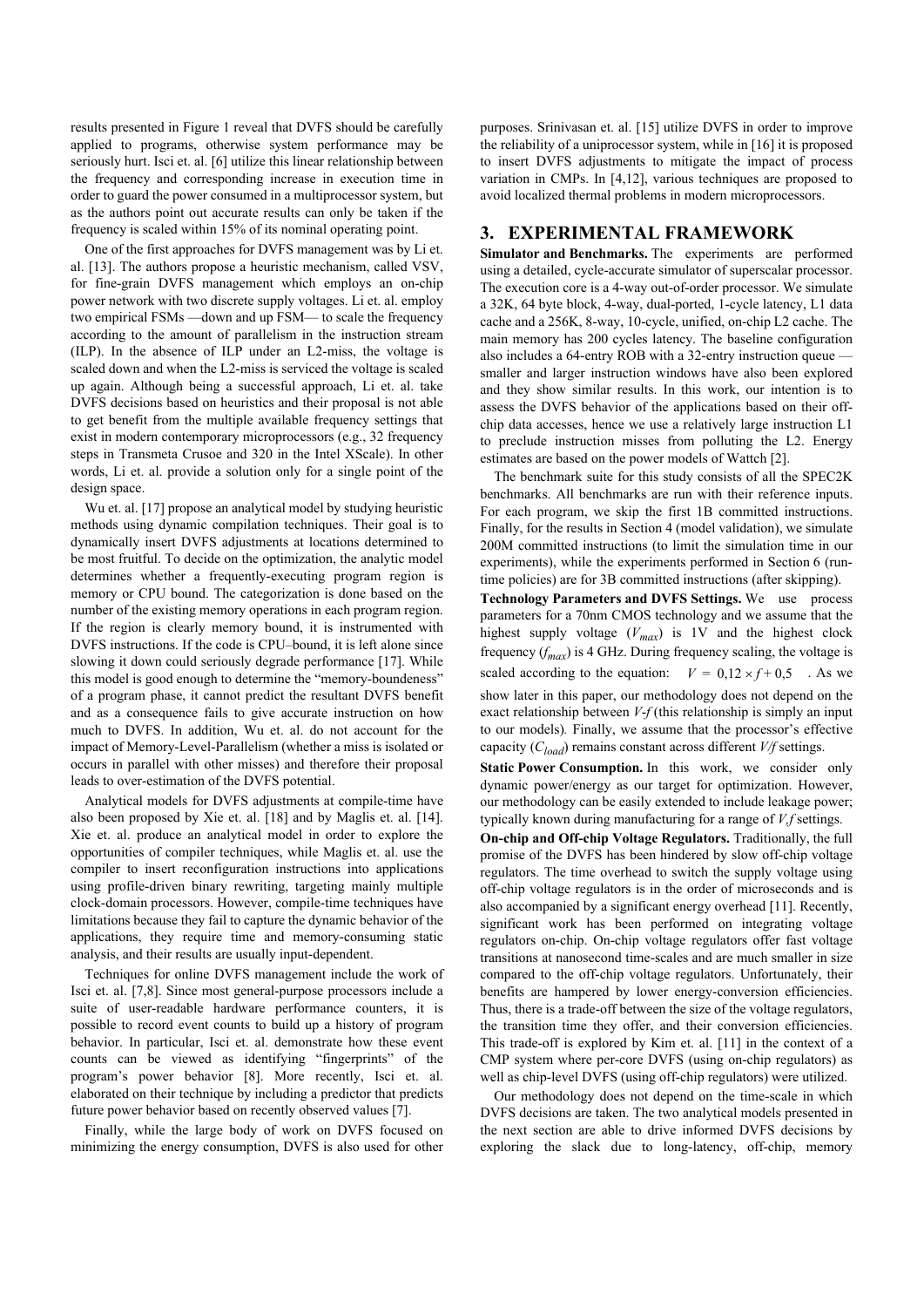

**Figure 2. Useful instructions issued per cycle in the case of an isolated L2 load miss.**



**Figure 3. Useful instructions issued per cycle: case studies under different frequencies.**

operations, but over user-selected portions of the program. Thus, either fine-grained DVFS policies, using on-chip voltage regulators (at the micro-architectural level), or coarse-grain DVFS policies, using off-chip voltage regulators (at the OS level), can be orchestrated using these models.

## **4. INTERVAL-BASED MODELS**

Interval-based models, introduced by Karkhanis and Smith [9] and later refined by Eyerman et. al. [5], break the execution of a program to intervals. Steady-state intervals —where the issue rate is constrained by the width of the machine and the program's ILP— are punctuated by miss-intervals which introduce stall cycles in the machine. Miss-intervals are due to branch mispredictions, L1 instruction and data misses, and L2-misses. By far, the L2 miss-events are the most destructive for performance and the ones bound to introduce the most stalls.

The contribution of our work in relation to previous models is twofold: 1) we use very simple models that are geared towards easy input capture at runtime; 2) we use them to model the effects of DVFS on performance and energy: performance-wise *we model frequency scaling as a change in the memory latency* (measured in clock cycles) and energy-wise we account for both frequency scaling and voltage scaling.

The premise of our models is simple: *since DVFS only affects memory latency in cycles, the only miss-intervals that are affected from frequency scaling are the ones due to the L2-misses (from an another point of view, the core, the L1 and the L2 cache are scaled as a single quantity during DVFS management).* The duration of no other miss-intervals (i.e., misprediction, L1 miss-intervals) scale, *in terms of clock cycles*, as the frequency changes. Thus, we only need to account for the L2 miss-intervals. We discard any other miss-event since our goal is to model the *relative performance/energy changes brought by DVFS*.

The main issue that we need to address in order to derive practical models is how to account for the cycles which are related to an L2-miss (L2-stalls). We present two models that are based on successively more accurate approximations of the L2-stalls. The stall-based model is a rough approximation that assumes that the number of stall cycles due an L2-miss is equal to the memory latency thus proportional to frequency. This is not an accurate assumption since in this way the amount of useful work gets done under an L2-miss is ignored (the stall cycles equal memory latency minus the cycles needed until the head of the ROB will be occupied by the L2-miss). *In other words, the cycles in which the processor is blocked due to an L2-miss do not scale proportionally with frequency*. The second model, called miss-based model, is a refinement of the first in that it ackowledges that the number of stall cycles is not proportional to frequency; *the whole missinterval scales proportionally with frequency since this interval equals memory latency.* Despite their approximations, these models prove to be valuable and accurate for modeling DVFS; because of their approximations, the run-time information these models need is exceedingly easy to capture.

Figure 2 shows a typical L2 miss-interval of an isolated miss. The y-axis represents the useful instructions issued and the x-axis represents core cycles. Upon the occurrence of a performance critical load L2-miss, the processor continues to issue instructions at the steady-state rate for a few cycles until the ROB fills up (ROB-fill). When the miss reaches the ROB head, no more instructions can enter the issue window and the issue rate starts to drop. From this point on we have stall cycles in the processor. After a few cycles more the issue rate drops to zero —no further instruction can be issued because all the remaining instructions are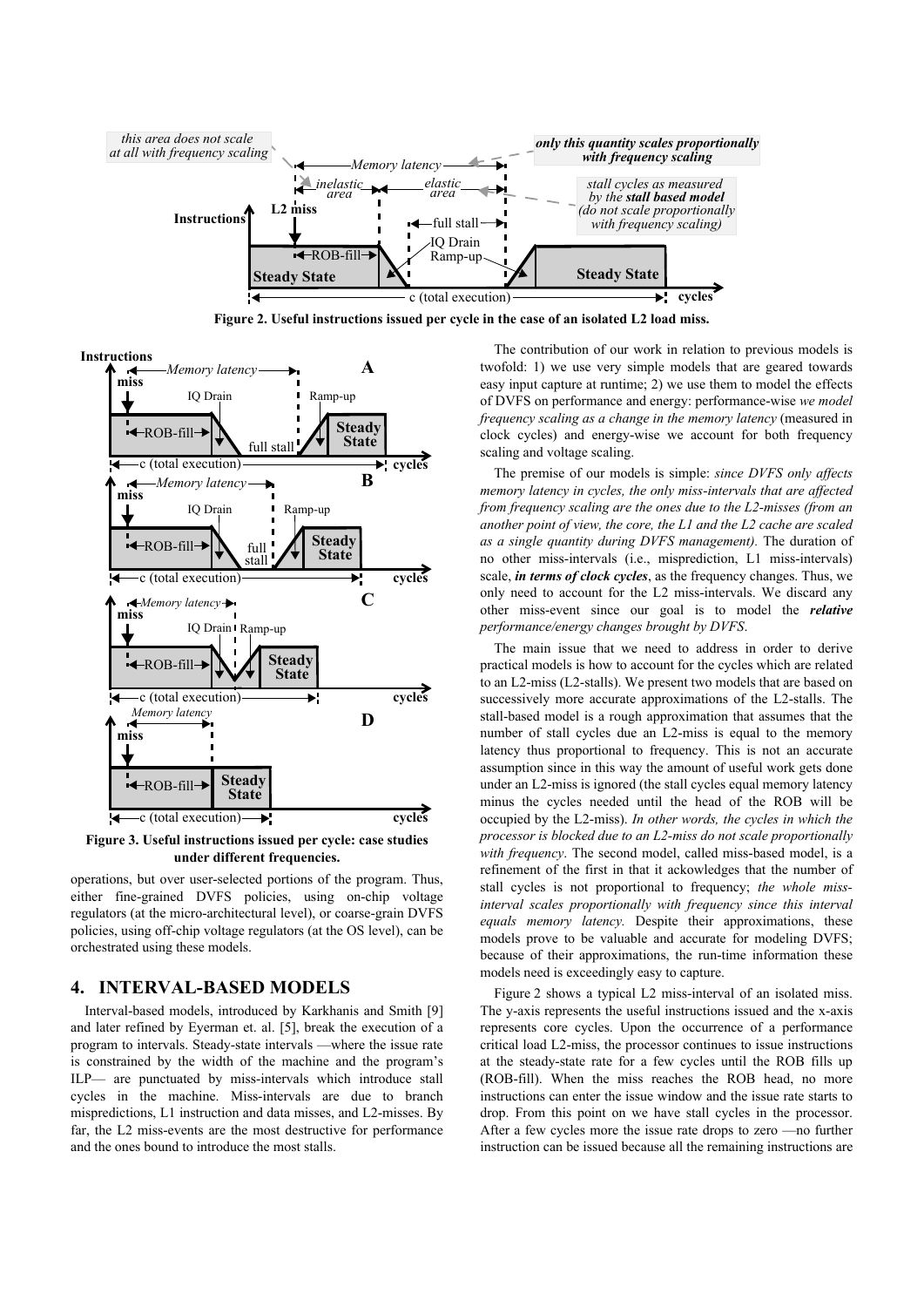

**Figure 4. Useful instructions issued per cycle in the case of overlapping L2 load misses.**

dependent on the L2-miss which is still outstanding. When the requested data arrive from main memory (after *Memlat* cycles), the miss retires, new instructions can enter the issue window and the issue rate ramps-up until it reaches again the steady-state rate.

To reason about the effects of frequency scaling we must understand how the miss-interval is affected when varying memory latency in cycles. From Figure 2 we can discern four areas in the miss-interval (starting at the L2-miss and ending when the issue rate reaches the steady state again): ROB-fill, independent instruction drain, full stall, and ramp-up (Figure 3.A). These areas are affected differently as the memory latency is reduced. The area that shrinks immediately is the *full stall* (Figure 3.B). When the memory latency drops to the point where the full stall area is eliminated then the drain and ramp-up areas start to shrink simultaneously (Figure 3.C). Finally, when the memory latency becomes as low as the ROB-fill time then we have eliminated all possible stalls due to the miss (Figure 3.D); further reducing memory latency cannot benefit architectural performance (IPC).

We say that the ROB-fill is *inelastic* (Figure 2) to frequency scaling since it does not change with memory latency. In contrast, the drain and full stall areas are *elastic* to frequency scaling, that is, change in relation to memory latency (but not proportionally; *the only quantity that changes proportionally to frequency is the memory latency*). We can safely ignore the ramp-up since it only changes in conjunction with *drain* (when the one piggy-backs the other) and this happens only for their duration.

#### **4.1 Stall-based Model**

In the simplest model we assume that ROB-fill is negligible and therefore the bulk of the L2 miss-interval is elastic to frequency scaling. As can be seen from Figure 2:

$$
Mem_{lat} = Stall_{cycles} + ROB_{fill}
$$

Assuming that ROB-fill is negligible:.

Stall<sub>cycles</sub> 
$$
\approx
$$
 *Mem*<sub>lat</sub> (1)

Up to now, we have been concerned with the case of an isolated L2-miss. When multiple L2-misses overlap (Figure 4), the issue rate begins to rise after the first miss has serviced but drops again when the second miss reaches the ROB head. When the data of the second miss arrive from the main memory, the issue rate rises until it reaches the steady-state rate. In Figure 4 we assume that the second miss occurs *y* cycles after the occurance of the first miss also the second miss reaches the ROB head *x* cycles after the first miss has been serviced. As a result, two separate stall intervals appear: *ST1* and *ST2*. Observe that:

$$
ST1 + ST2 = y + Mem_{lat} - ROB_{fill} - x
$$

Again if we disregard the term  $y$ - $ROB_{fill}$ -x we conclude that:

$$
ST1 + ST2 \approx Mem_{lat} \quad (2)
$$

In the stall-based model we assume that (i) the stalls generated by an isolated miss and (ii) the sum of stalls generated by overlapping misses are both approximately equal to the memory latency (in cycles). *Because memory latency is proportional to core frequency, these quantities are approximately proportional to frequency as well.* Consequently, the total number of stall cycles is approximately proportional to frequency, while the total number of non-stall cycles (steady state) is independent of frequency (measured in cycles).

Let *c* be the total cycles of a program execution and *ST* be the total number of stall cycles in max frequency  $f_{max}$ . In core frequency  $f_{max}/k$  the total number of cycles would be:

$$
c_{new} = c - ST + \frac{ST}{k} \quad (3)
$$

If the clock period under frequency  $f_{max}$  is  $T_{fmax}$ , then under frequency  $f_{max}/k$  the clock period is  $k \times T_{fmax}$ . The execution time under frequency  $f_{max}/k$  is:

$$
t_{new} = c_{new} \times kT_{max} = (c \times k - ST \times k + ST) \times T_{fmax}
$$
 (4)

Using equation (4) we are able to predict the execution time under different frequencies by counting the total cycles and the stall cycles under frequency  $f_{max}$  (two counters and some comparison logic are the only hardware needed to capture the required functionality). On the other side, if the starting point is a frequency *f* where  $f=f_{max}/l$ , we can predict the corresponding values for the max frequency  $c_{fmax} = c - ST + STxI$  and  $ST_{fmax} = STxI$ and then use in equation 4 *cfmax* and *STfmax* instead of *c* and *ST*.

The advantage of this model is that only in-core information is used to predict performance under various frequencies. However, the model assumes that ROB-fill is negligible, which is a source of errors especially in benchmarks characterized by little dependence between instructions and thus large ROB-fill time.

#### **4.2 Miss-based Model**

While in the stall-based model we assume that the number of stall cycles is approximately equivalent to the memory latency for both isolated and overlapping misses, in the second model we recognize that there is an *inelastic area* in the miss-intervals (the ROB-fill time) that does not scale with frequency (in cycles). While we do not attempt to model or measure this directly, we model its implications, especially with respect to overlapping misses. *In the second model we assume that the stall cycles of only the first miss of a group of overlapping misses or the stall cycles of an isolated miss should be taken into account for DVFS.*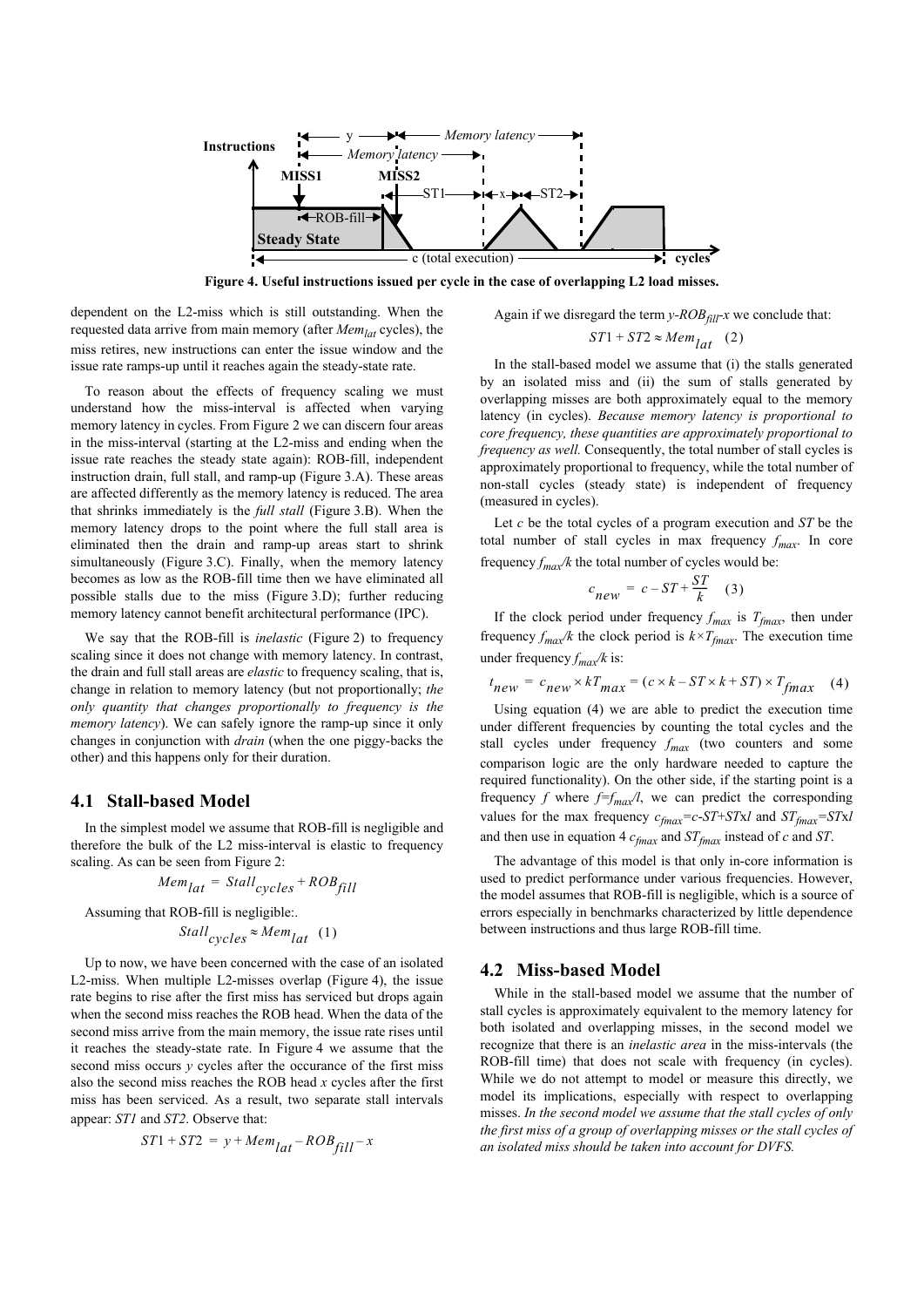

**Figure 5. A complex policy indicating the category of misses that have to be counted by the miss-based model.**



**Figure 6. Error for predicting the execution time using the stall-based model (top) and the miss-based model (bottom).**

We consider this approach much more viable as we only have to count misses that do not happen in the presence of other misses. Since this can easily be determined even on the memory system side, we call the second model *miss-based*. The information needed can be easily derived from the miss-handling registers (MSHRs) present in most modern processors.

Let us investigate the following scenario shown in Figure 5. A miss occurs and before the issue rate drops to zero a second (overlapping) miss also occurs. The issue rate then drops to zero. After the completion of the first miss, the issue rate rises and then drops again because of the forwarding of the second miss to the ROB head. A third and a fourth miss occur as the issue rate rises and falls. When the first miss occurs, no other miss is in progress. This miss will be serviced after *Memlat* cycles. Any miss that occurs *x* cycles after that miss  $(x \leq Mem_{lat})$  will be serviced *x* cycles after the first miss, *no matter what the frequency is*. This is due to the *inelasticity* of *x* with respect to memory latency scaling. This means that only the miss-interval of the first miss scale proportionally to frequency, while the additional stall cycles for the completion of the second miss remain intact. If a miss occurs after the first miss has completed, its service time (*Memlat*) will be scaled proportionally to frequency. Similarly, any miss that occurs *y* cycles after MISS3 (*y<Memlat*) will finish *y* cycles after MISS3 has finished *irrespective of the frequency*.

Under the above scenario, only time intervals that are *Memlat* long scale proportionally to frequency. All other intervals remain the same when the frequency changes. This means that only

MISS1 and MISS3 should be taken into account for DVFS. This leads us to the following method for predicting the execution cycles for a program:

- a miss counter is used to account for the intervals that will be scaled proportionally to frequency.
- the counter counts L2-misses that occur at least *Memlat* cycles after the last L2-miss that was taken into account.

Assume now that we counted *m* misses, the total number of cycles is *c* and we attempt a prediction for frequency *f/k* (which means the latency of the memory is  $Mem<sub>lar</sub>/k$  cycles), the total cycles under the new frequency are predicted to be:

$$
c_{new} = c - m \times Mem_{lat} + m \times \frac{Mem_{lat}}{k} \quad (5)
$$

If the initial frequency was  $f_{max}$  and the corresponding clock period was  $T_{fmax}$ , in frequency  $f_{max}/k$  the period will be  $kxT_{fmax}$ . The execution time is then predicted to be:

$$
t_{new} = \left(c - m \times Mem_{lat} + m \times \frac{Mem_{lat}}{k}\right) \times kT_{fmax}
$$

#### **4.3 Evaluation**

Figure 6 quantify the effectiveness of our models in predicting the execution time across a wide range of frequencies. Both graphs show the resulting absolute error in predicting the execution time for different frequencies. There are four bars per benchmark. The two leftmost bars show the error for predicting the execution time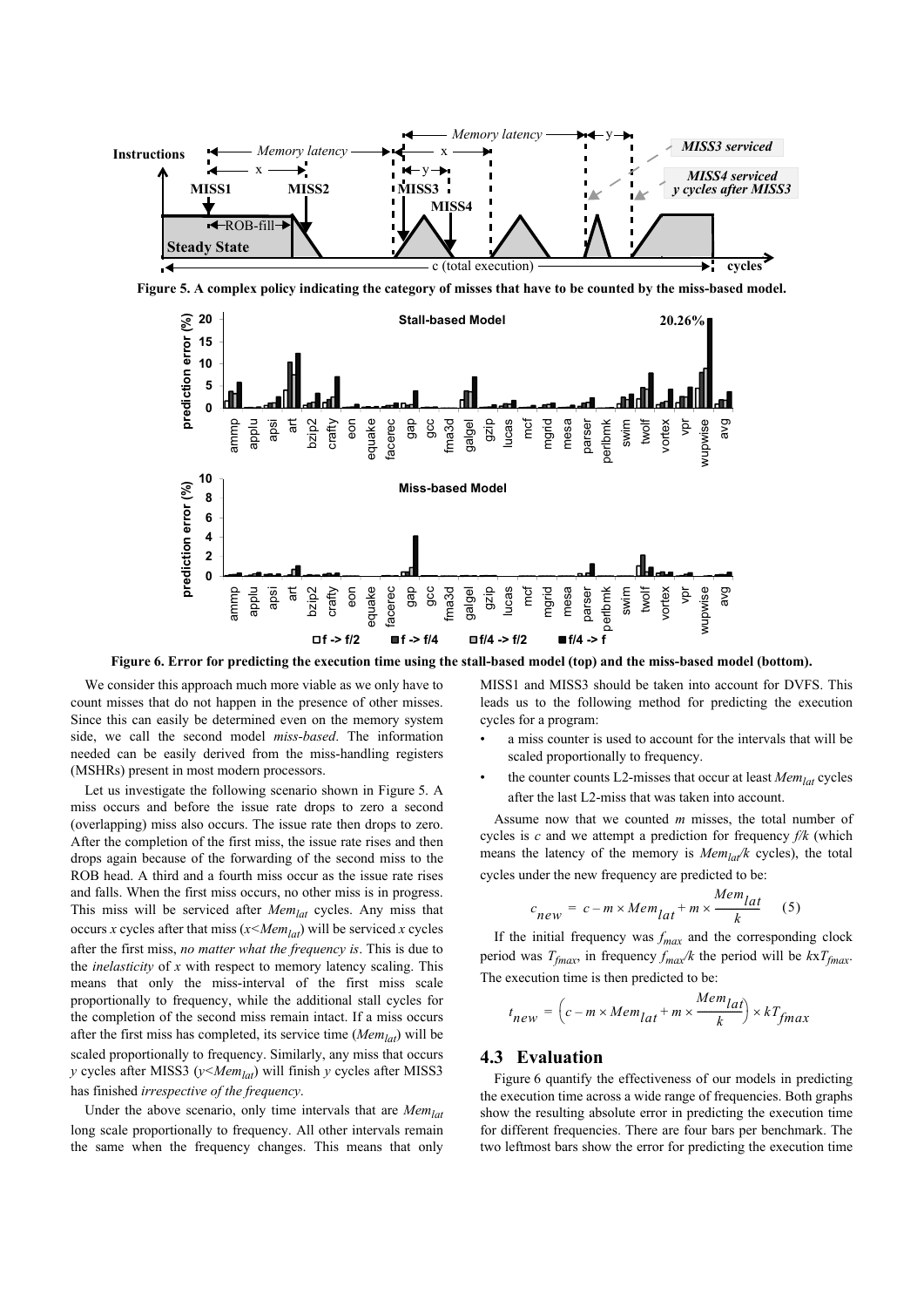at  $f_{max}/2$  and  $f_{max}/4$  frequency from the maximum available frequency  $(f_{max})$ , while the two rightmost bars represent the reverse scenario (going from the  $f_{max}/4$  to  $f_{max}/2$  and  $f_{max}$ ).

The miss-based model (bottom graph) is far more accurate than the stall-based model (top graph). The miss-based model yields prediction errors less than 0.2% on average and up to 4.13% across all the aforementioned frequency transitions. This is a result of correctly taking into account the ROB-fill area. However, the stallbased model is also fairly accurate with an average error of 2.1% (for all frequency transitions). This is remarkable on its own for such a simple model, especially in light of the performance prediction across such large frequency swings. Errors, of course, increase with larger frequency transitions (e.g., from  $f_{max}$  to  $f_{max}/4$ ). This is not an issue for the miss-based model where even the largest frequency swing does not increase the error by more than 2.33%. On the other hand in the stall-based model, 11.26% additional error is experienced in *wupwise*, 6.31% in *twolf*, and 4.62% in *crafty*. Those benchmarks are characterized by small dependency chains, so the affect of ignoring the ROB-fill time is more pronounced.

#### **4.4 Assumptions**

To keep our models simple, we have made three assumptions. We have verified that these assumptions have a marginal impact in the accuracy of our models since they can only be false on rare occasions.

First, according to [5], upon a load L2-miss, the processor continues to issue instructions for a few cycles until: (i) the ROB fills up (the case that we consider in this work), (ii) the instruction queue fills-up with instructions that are dependent on the L2-miss, and (iii) available rename registers are exhausted. We find that the two latter cases rarely occur (as pointed out in [5]).

Second, we assume that the off-chip store misses have a negligible impact on the system performance (thus are ignored by our models). This is equivalent to assuming that the processor's store buffers never get exhausted, which almost always holds true.

Third, we assume that the access latency of the main memory is constant, even though in reality it might oscillate due to bus contention issues. The hardware cost of calculating the actual access latency of the memory is trivial, but still we believe that a constant value is a good enough approximation.

# **5. IMPLEMENTING INFORMED DVFS POLICIES**

The presented methodology allows us to estimate the execution time of an application —compute or memory bound— under different DVFS settings, which in turn can be used to estimate energy. In this section, we show how our models can be utilized in order to implement various energy-saving policies. We consider the three following policies in this work: EDP and  $ED<sup>2</sup>P$ minimization (both EDP and  $ED<sup>2</sup>P$  are lower-is-better-metrics [1]), and energy minimization within specific performance constraints i.e. assign a specific maximum penalty (d) in execution time trying in the same time to reduce energy to the extent possible. The latter policy is very interesting since it enables new opportunities for our models. For example, in memory-bound applications it is possible to reduce the core frequency (exploiting the slack provided by the long-latency off-chip accesses), until the

application becomes compute-bound. If we carefully apply this policy, a small penalty in execution time will be experienced. In the rest of this section, we show how our models can be used to implement those informed DVFS policies.

Assuming a fully clock-gated processor<sup>1</sup>, the energy consumed by the core is proportional to the square of voltage:  $E = AxV^2$  (for given number of executed instructions). In this work, we consider a linear relationship between voltage and frequency: *V=af+b*, where *a,b* are technology-dependent parameters. In addition, we set  $f_{max}$  as the maximum available core clock frequency,  $T_{fmax}$  the corresponding clock period, *c* the total number of cycles needed for the program execution and *ST* as the total number of stall cycles. Using those parameters, the frequency for the optimal EDP,  $ED<sup>2</sup>P$  as well as the frequency in which the execution time will suffer a specific penalty can be predicted as follows.

**Stall-based Model.** According to equation (4) at frequency  $f=f_{max}/k$ , the execution time is predicted to be:

$$
t_{new} = (c \times k - ST \times k + ST) \times T_{fmax}
$$

Then:

$$
EDP = A(af+b)^2 \times t_{new}
$$

Since our target is to find the global minimum EDP (for a frequency scaling factor  $k$ ), we differentiate the above expression and after doing the necessary substitutions (and simplifications) we derive the following expression:

$$
(bk+af_{max})\Big((c-ST)b\times k^2-(c-ST)a\times f_{max}\times k-2af_{max}\times ST\Big)\,=\,0
$$

Given that the technology-dependent parameters *a*, *b* are always positive quantities, the solution  $k = (axf_{max})/b$  is rejected. Thus, the optimal frequency scaling factor is given by the second term of the above equation, which is a typical quadratic equation. The roots of the equation are:

$$
k = \frac{\frac{a \times f_{max}}{b} \pm \sqrt{\Delta}}{2} \text{ where:}
$$

$$
\Delta = \frac{a^2 \times f_{max}(c - ST) + 8 \times a \times b \times f_{max} \times ST}{(c - ST)b^2}
$$

The root that results from using the negative value of *Δ* (discriminant) can be easily proven to be always less than or equal to zero, so it is rejected, too. This leaves at our disposal the following optimal scaling factor *k* which minimizes EDP in the stall-based model:

$$
k = \frac{\frac{a \times f_{max}}{b} + \sqrt{\Delta}}{2}
$$

Of course, if the optimal frequency ratio is less than 1, the frequency  $f = f_{max}/k$  is greater than  $f_{max}$ , which is not applicable in our case (although this is actually the optimal EDP point). In this case we choose  $f_{\text{max}}$  as the optimal frequency<sup>2</sup>.

<sup>&</sup>lt;sup>1</sup> Our methodology can be easily extended to include non clockgated processors. In this case, the resulting energy under DVFS is also proportional to the frequency and the execution time.

 $2$  This is not a limitation of our model. It is a corner case which appears when the frequency which minimizes the corresponding metric (EDP or  $ED^2P$ ) is greater than the max frequency  $f_{max}$ .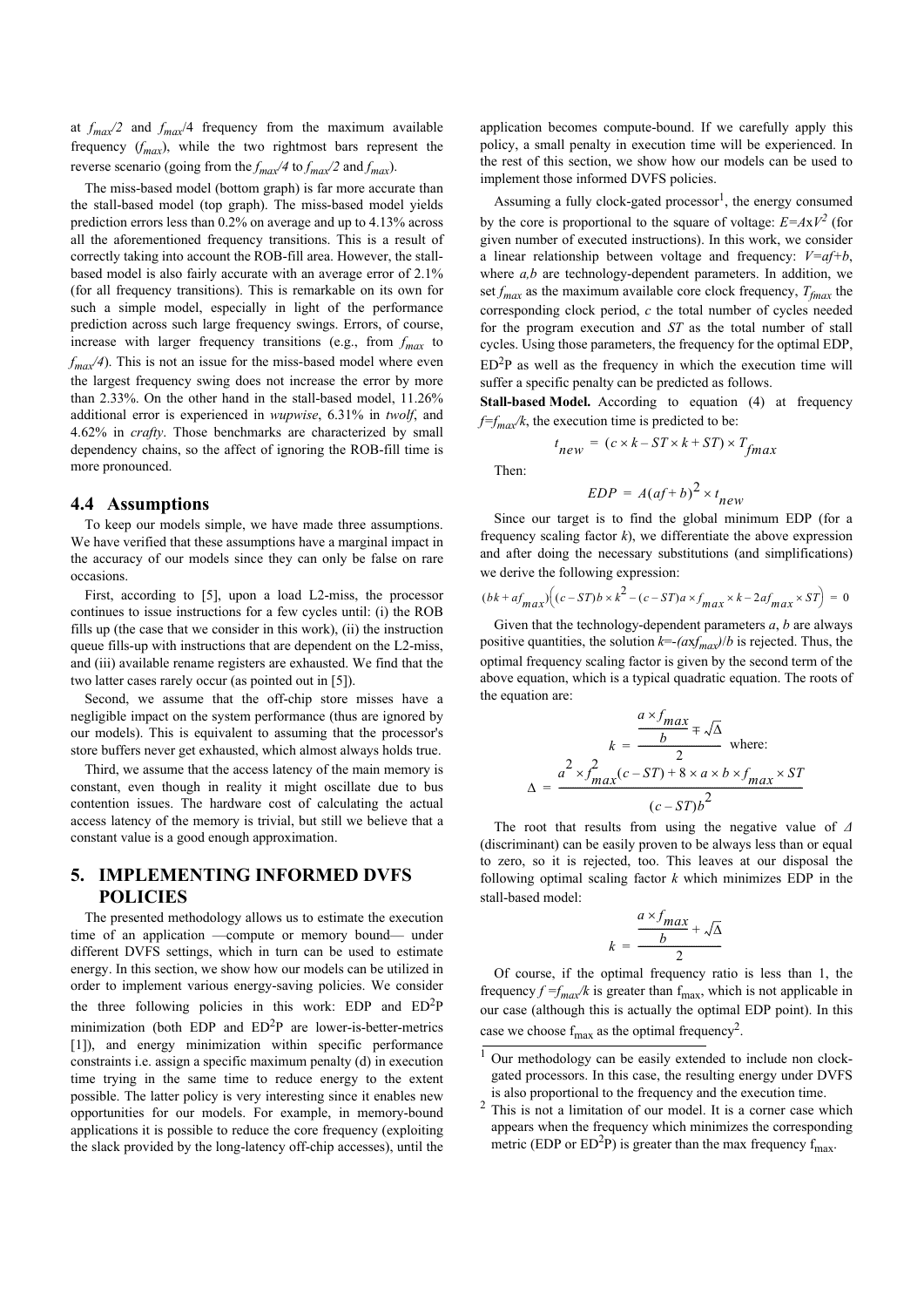



In a similar way, we calculate the frequency scaling factor that yields the optimal  $ED<sup>2</sup>P$ :

$$
k = \sqrt{\frac{a \times f_{max} \times ST}{b(c - ST)}}
$$

Again if *k* is less than 1, we automatically revert to  $f_{max}$ .

Finally, in order to model the last policy, which aims to bound the execution time of an application with a performance penalty *of at most d*, we define as  $t_{\text{fmax}} = c \times T_{\text{fmax}}$  the execution time when the core operates at its nominal frequency and  $t<sub>new</sub>$  as the execution time in the new frequency  $f_{new}$  which is calculated using equation (4). As a result, the performance penalty is defined as follows:

$$
d = \frac{t_{new} - t_{fmax}}{t_{fmax}} = \frac{(c \times k - ST \times k + ST)T_{fmax} - c \times T_{fmax}}{c \times T_{fmax}} = \times
$$

$$
(c - ST)k + ST = (d + 1)c \Rightarrow k = \frac{(d + 1)c - ST}{c - ST}
$$

**Miss-based model.** A closer inspection of the equations (4) and (6) —the equations which calculate the predicted execution time for the new frequency for the stall-based and miss-based models respectively— reveals that equation (6) can be easily derived from equation (4) by substituting *ST* with  $m \times Mem_{lat}$  (where *m* is the number of misses accounted in the miss-based model and *Mem*<sub>lat</sub> is the memory latency in cycles). By applying this substitution in the equations used to calculate the targeted DVFS policies in the stall-based model, we obtain the corresponding equations for the miss-based model. As a result, the appropriate frequency scaling factor *k* for the optimal EDP in the miss-based model is:

$$
k = \frac{\frac{a \times f_{max}}{b} + \sqrt{\Delta}}{2} \text{ where:}
$$

$$
\Delta = \frac{a^2 \times f_{max}^2 (c - m \times Mem_{lat}) + 8ab \times m \times Mem_{lat} \times f_{max}}{(c - m \times Mem_{lat})b^2}
$$

Respectively, the *k* factor for the optimal  $ED<sup>2</sup>P$  is:

$$
k = \sqrt{\frac{a \times m \times Mem_{lat} \times f_{max}}{b(c - m \times Mem_{lat})}}
$$

while the predicted scaling factor *k* for the policy which aims to bound the performance penalty within a constant d is:

$$
k = \frac{(d+1)c - m \times Mem_{lat}}{c - m \times Mem_{lat}}
$$

Finally, Figure 7 shows the effectiveness of our models in predicting the optimal EDP and  $ED^2P$  for three representative benchmarks (*ammp*, *art* —memory intensive benchmarks,— and *gap* —compute intensive). As we can see, our models accurately manage to predict the frequencies in which the EDP and  $ED<sup>2</sup>P$ metrics are minimized with the miss-based model being more accurate. Our experimental findings reveal that across all the SPEC2K benchmarks our models manage to predict EDP and  $ED<sup>2</sup>P$  frequencies within 1.5% of the optimal with the deviation in  $ED<sup>2</sup>P$  to be marginally bigger.

#### **6. RUN-TIME DVFS MANAGEMENT**

In this section, we show how our models can be used to enforce various informed DVFS policies at run-time. The presented models afford us to directly calculate the effects on performance (performance loss) and on energy (energy benefits) of any possible DVFS setting. Having this information it is straightforward to apply any DVFS policy of interest. In this work, we showcase three different policies: "operate at optimal EDP," "operate at optimal  $ED<sup>2</sup>P$ ", and "reduce  $ED<sup>2</sup>P$  within specific performance constraints." Recall, that our approach requires minimal hardware cost which makes it suitable for run-time optimizations.

The methodology we follow for the run-time optimizations is: we divide program execution into windows and we start executing the program at the highest available *V/f* setting. During the first window, we collect the statistics needed by our models. These statistics are used to predict the *V/f* settings for the next window. In other words, we use a "last value" predictor to set the next window's *V/f* point. While more complicated predictors can be employed (such as the Global Phase History Table [7]), we found that they produce marginally better predictions. On the other hand, the window size is a critical parameter which really affects the quality of our predictions. Our experiments reveal that relatively large windows are needed in order to obtain energy/power benefits. Therefore, we split up the execution into windows of 150M cycles. All the presented results are normalized to the base case of an un-managed processor (running at the  $V_{max}/f_{max}$  point).

Figure 8 illustrates the results for the first two DVFS policies (operate at optimal EDP and  $ED<sup>2</sup>P$  respectively) that we consider in this paper and for all SPEC2K. In each graph, there are two bars per benchmark. The first bar depicts the resulting benefits when the stall-based model drives the DVFS decisions, while the second bar shows the results for the miss-based model. As we can see, both models manage to achieve significant improvements. In terms of EDP (top graph), the stall-based model achieves a reduction in EDP (both EDP and  $ED^2P$  are lower-is-better-metrics [1]) by 17% on average (up to 47%), while the miss-based model reduces EDP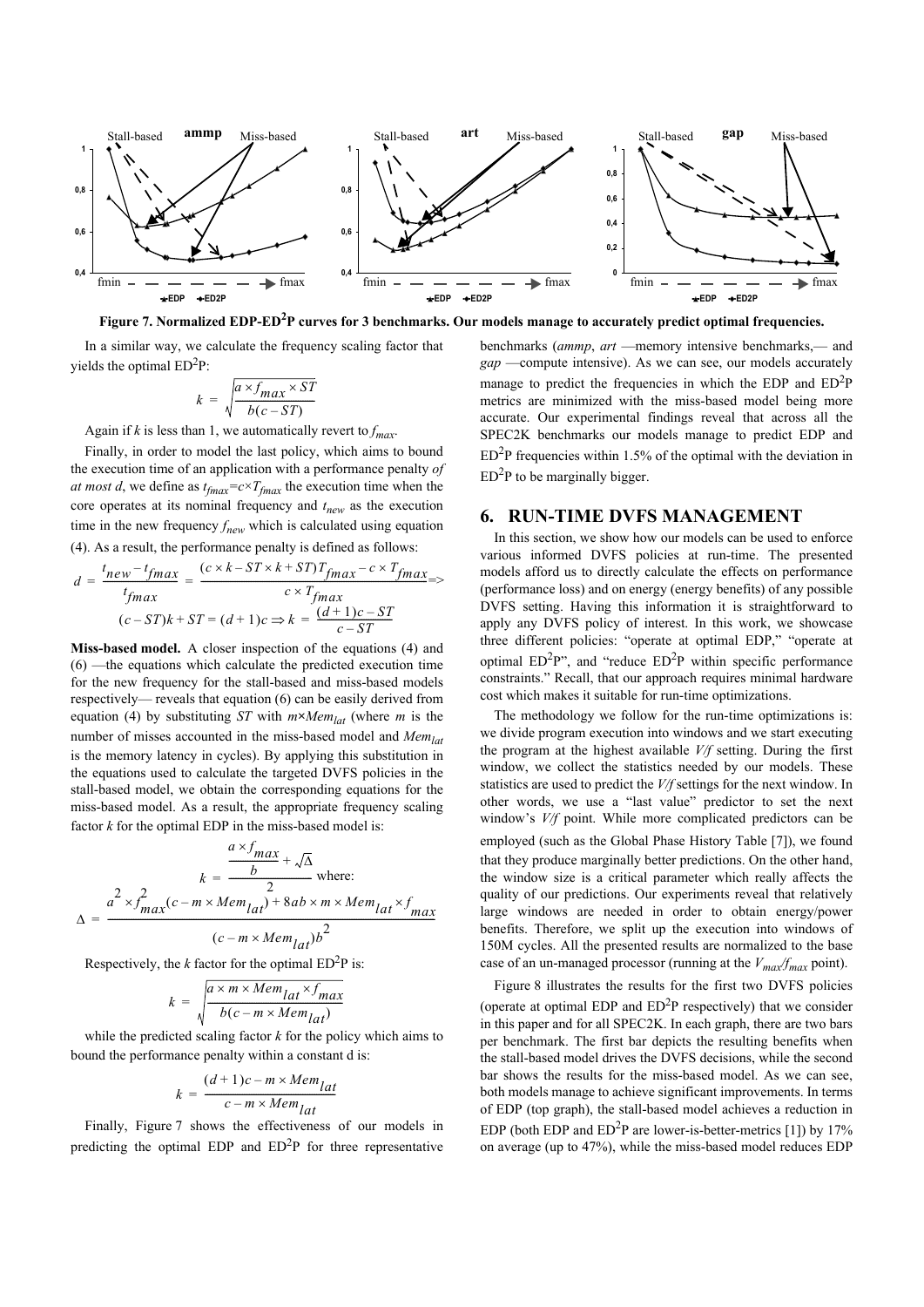

Figure 8. Normalized EDP (top graph) and ED<sup>2</sup>P (bottom graph) reduction achieved by the stall-based and the miss-based model.



Figure 9. Normalized ED<sup>2</sup>P reduction (top graph) and Performance loss (bottom graph) for the third policy.

by 18% on average (up to 47%). Of course the results are more pronounced for the memory-intensive workloads (*ammp*, *applu*, *art*, *mcf*, *swim*, *gcc, twolf*, and *vpr*), in contrast to the computeintensive workloads where our mechanism correctly decides to operate at the maximum available frequency (*crafty*, *eon*, *equake*, f*ma3d*, *galgel, gap*, *mesa*, *perlbmk*, and *vortex*). While the missbased model shows only a marginal improvement (on average) in terms of EDP compared to stall-based model, there are three cases where it manages to further increase the potential benefits (*lucas*, *vpr*, and *facerec*). Finally, across all benchmarks, four experience a marginal increase in EDP (5% in *equake*, 2% in *gap*, 1% in *galgel*, and 1% in *perlbmk*). This is the result of using a simple "last value" predictor; it is also related to the size of the windows we choose. In other words, our naive predictor assumes that the next window exhibits the same characteristics as the current window.

Our models correctly manage to predict the optimal DVFS settings according to the characteristics of the current window but our predictor fails to capture differences in the next window. However, the maximum EDP increase is less than 5%.

In terms of  $ED<sup>2</sup>P$  (Figure 8, bottom graph), the miss-based model manages to further increase its distance from the stall-based model. This is because in  $ED<sup>2</sup>P$ , the performance penalty incurred by the less accurate stall-based model is now more pronounced. Both models show substantial  $ED<sup>2</sup>P$  savings: 5% on average (up to 34%) for the stall-based model and 7% on average (up to 36%) for the miss-based model. Considering the three cases mentioned above (*lucas*, *vpr*, and *facerec*), the stall-based model hardly produces  $ED<sup>2</sup>P$  savings, while the miss-based model offers a 12% reduction in *lucas,* 12% in *vpr,* and 5% in *facerec.*